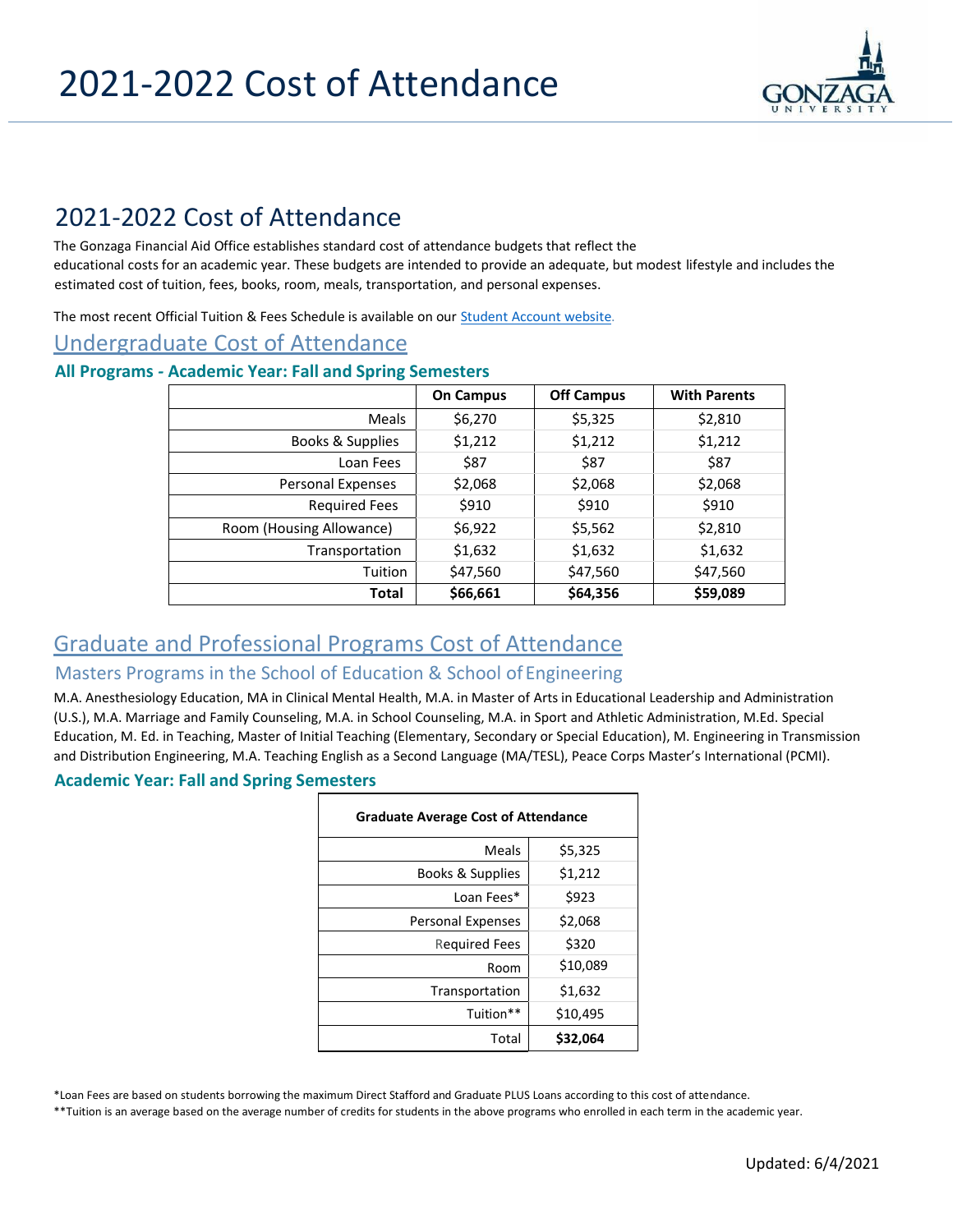

### Masters Programs in the School of Arts & Sciences, Business; Doctor of

#### Philosophy in Leadership Studies

M.A. in Philosophy, M. A. in Religious Studies, Master of Accountancy, Master of Business Administration, Master of Business Administration in Healthcare Management, PhD in Leadership Studies.

#### **Academic Year: Fall, Spring, and Summer Terms**

| Graduate Average Cost of Attendance |          |  |
|-------------------------------------|----------|--|
| <b>Meals</b>                        | \$7,082  |  |
| Books & Supplies                    | \$1,612  |  |
| Loan Fees*                          | \$923    |  |
| <b>Personal Expenses</b>            | \$2,750  |  |
| <b>Required Fees</b>                | \$429    |  |
| Room                                | \$7,944  |  |
| Transportation                      | \$2,171  |  |
| Tuition**                           | \$14,395 |  |
| Total                               | \$37,306 |  |

\*Loan Fees are based on students borrowing the maximum Direct Stafford and Graduate PLUS Loans according to this cost of attendance.

\*\*Tuition is an average based on the average number of credits for students in the above programs who enrolled in each term in the academic year.

# Masters Programs in the School of Leadership Studies and School of Nursing & Human

### Physiology

Doctor of Nursing Practice (DNP), Master of Science in Nursing, Master of Science in Nursing (RN to MSN), M.A. Organizational Leadership, M.A. Communication & Leadership Studies (COML).

**Academic Year: Fall, Spring, and Summer Terms**

| Graduate Average Cost of Attendance |          |  |
|-------------------------------------|----------|--|
| Board                               | \$7,082  |  |
| Books & Supplies                    | \$1,612  |  |
| Loan Fees                           | \$923    |  |
| <b>Personal Expenses</b>            | \$2,750  |  |
| <b>Required Fees</b>                | \$429    |  |
| Room                                | \$13,452 |  |
| Transportation                      | \$724    |  |
| Tuition                             | \$14,395 |  |
| Total                               | \$41,367 |  |

\*Loan Fees are based on students borrowing the maximum Direct Stafford and Graduate PLUS Loans according to this cost of attendance.

\*\*Tuition is an average based on the average number of credits for students in the above programs who enrolled in each term in the academic year.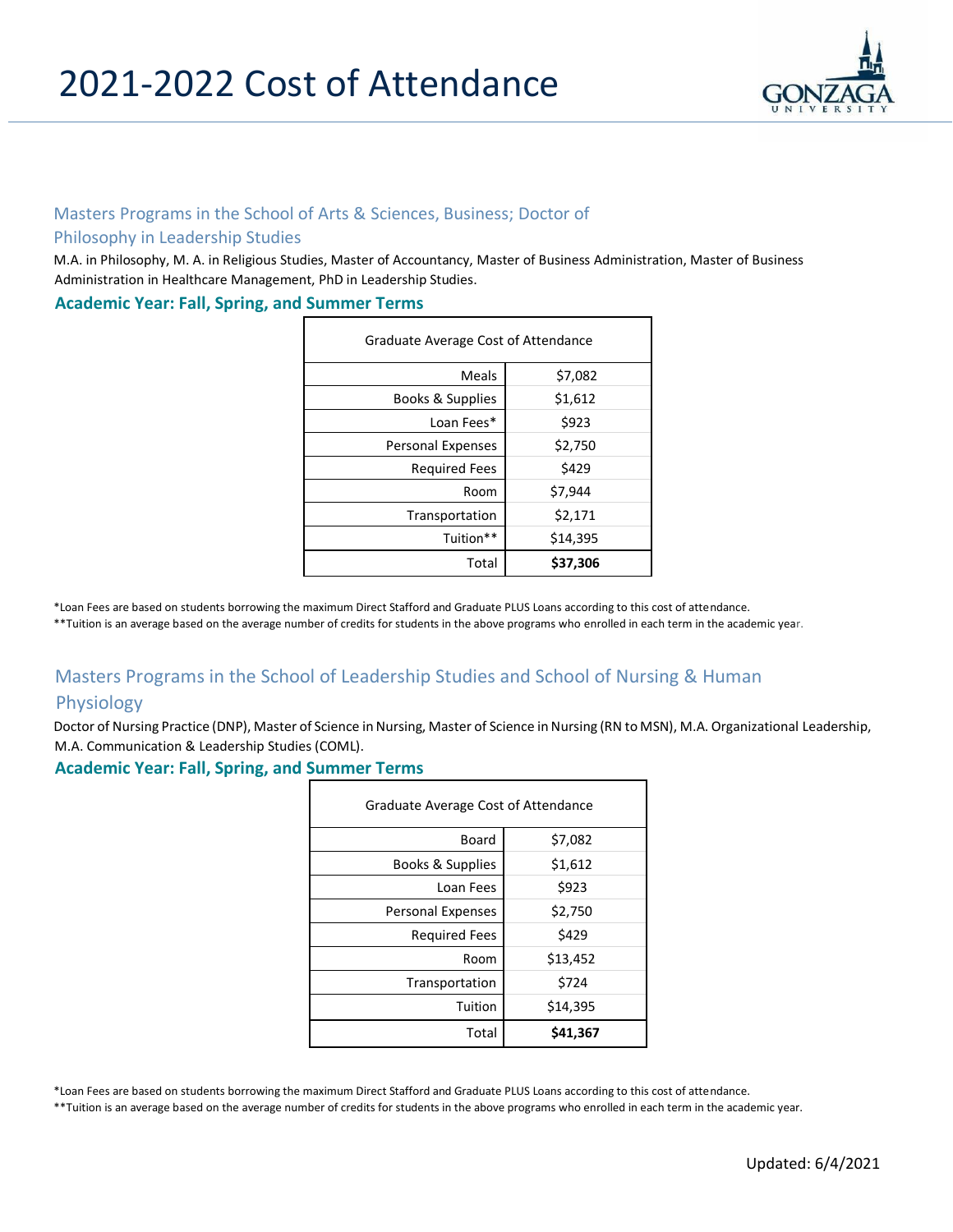

## Doctor of Nurse Anesthesia Practice

# **Academic Year: Fall, Spring, and Summer Semesters**

| DNAP Average Cost of Attendance |          |  |
|---------------------------------|----------|--|
| Meals                           | \$7,082  |  |
| Books & Supplies                | \$1,612  |  |
| Loan Fees                       | \$923    |  |
| <b>Personal Expenses</b>        | \$2,750  |  |
| <b>Required Fees</b>            | \$1,934  |  |
| Malpractice Insurance           | \$275    |  |
| Room                            | \$10,089 |  |
| Transportation                  | \$2,171  |  |
| Tuition*                        | \$32,694 |  |
| Total                           | \$59,530 |  |

\*Tuition is an average based on the average number of credits for students in the above programs who enrolled in each term in the academic year.

# Traditional 3-year J.D

#### **Academic Year: Fall and Spring Semesters**

| Law Average Cost of Attendance |          |  |
|--------------------------------|----------|--|
| Meals                          | \$5,325  |  |
| Books & Supplies               | \$1,212  |  |
| Loan Fees                      | \$1,339  |  |
| <b>Personal Expenses</b>       | \$2,068  |  |
| <b>Required Fees</b>           | \$165    |  |
| Room                           | \$10,089 |  |
| Transportation                 | \$1,632  |  |
| Tuition*                       | \$44,492 |  |
| Total                          | \$66,322 |  |

\*Tuition is an average based on the average number of credits for students in the above programs who enrolled in each term in the academic year.